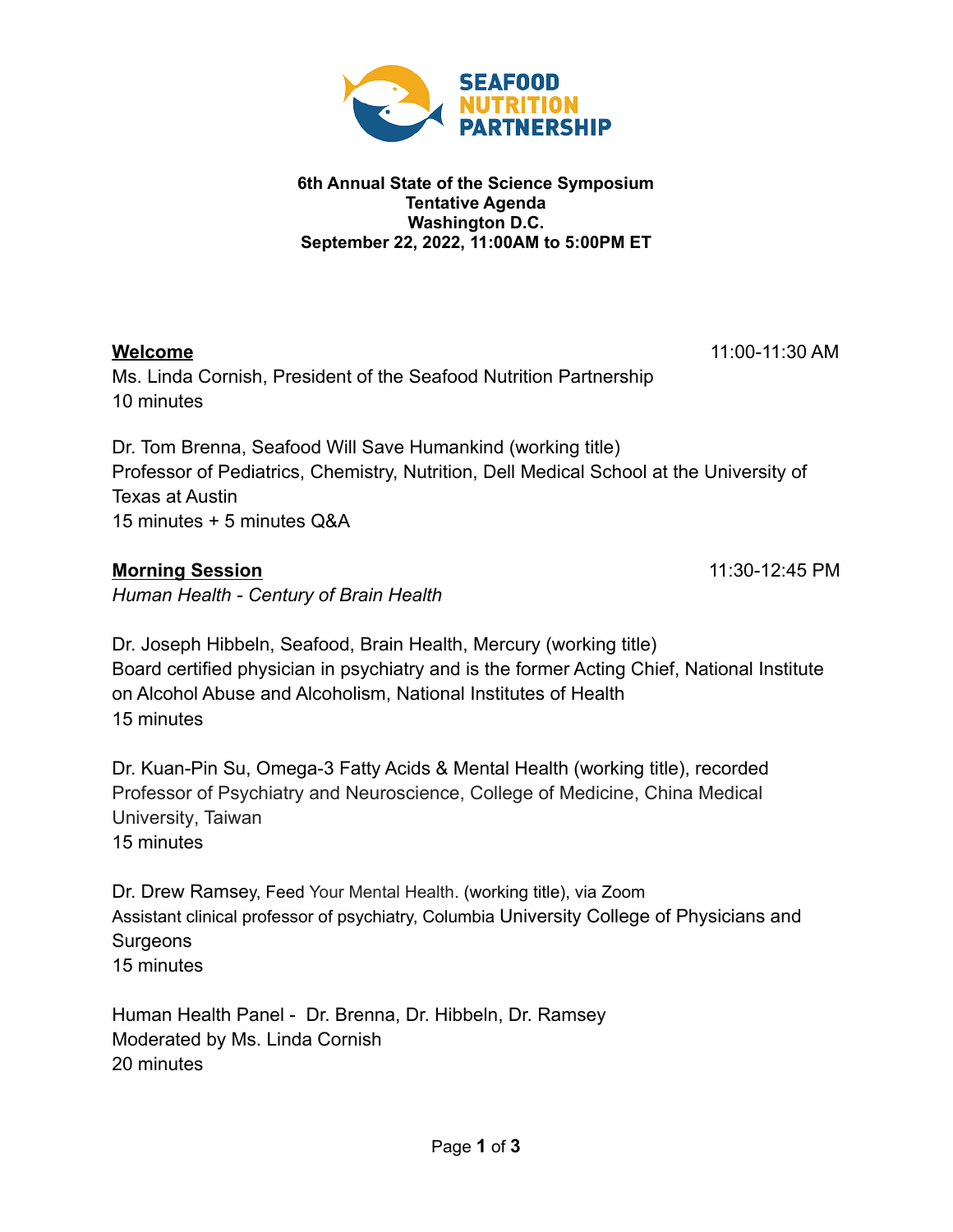

### **6th Annual State of the Science Symposium Tentative Agenda Washington D.C. September 22, 2022, 11:00AM to 5:00PM ET**

| <b>Lunch Break &amp; Networking</b>                                                     | 12:45-1:45 PM |
|-----------------------------------------------------------------------------------------|---------------|
| Cooking Demo, Ms. Jessica Miller, RDN<br>15 minutes                                     | 1:15-1:30 PM  |
| <b>National Seafood Marketing Campaign</b><br><b>TBD Speaker</b><br>15 minutes          | 1:45-2:15 PM  |
| <b>Afternoon Session</b><br><b>Planetary Health - Ensuring Our Future Food Security</b> | 2:15-3:30 PM  |

Dr. Maya Maroto, Seafood & Nutrition Security: Advancing Equitable Approaches Vice President of Federal, State, and Municipal Partnerships at the Partnership for a Healthier America 15 minutes + 5 minutes Q&A

Mr. Hugh Welsh, The Future Is Blue President, General Counsel, Secretary, DSM North America 15 minutes + 5 minutes Q&A

Mr. Robert Jones, Aquaculture: Why the World Needs a New Wave of Food Production Global Aquaculture Lead at The Nature Conservancy 15 minutes + 5 minutes Q&A

Stretch Break

Planetary Health Panel - Dr. Maroto, Mr. Welsh, Mr. Jones Moderated by Dr. Brenna 30 minutes

## **Closing Message** 3:45-4:00 PM

Ms. Linda Cornish, President of the Seafood Nutrition Partnership